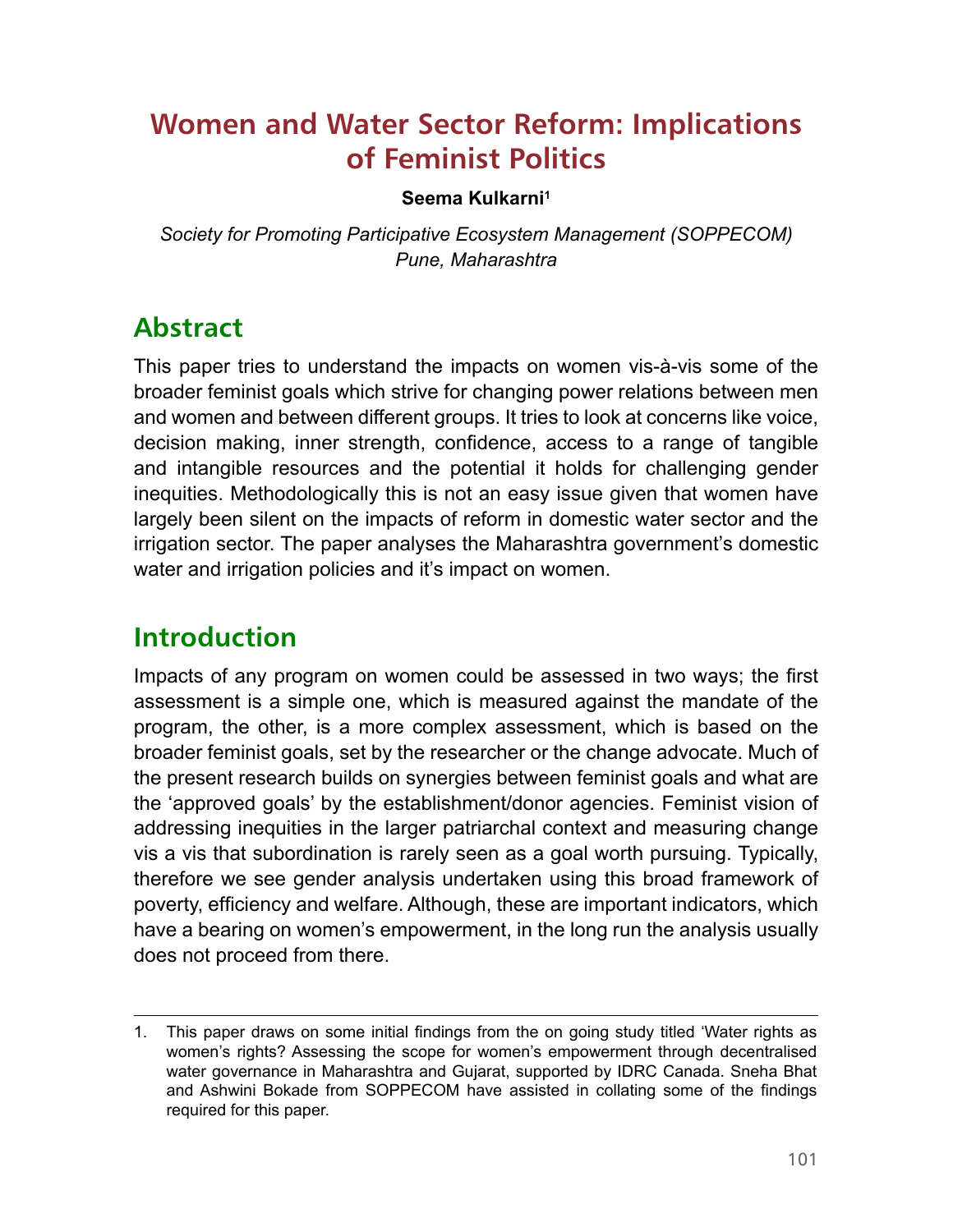Theoretical interest around the relationship between women and natural resources has been there since the early 1970's. Much of this theoretical discourse was informed by larger debates around the ecological critique, the limits to growth (SOPPECOM-Utthan 2005), and the structural critique of the process of modernization and the feminist critique of marginalization of the poor women, women as victims of resource degradation (SOPPECOM-Utthan 2005, Agarwal 1992). Rural women were seen as the victims of the deepening environmental crisis as they are responsible for the subsistence of the household through collection of fuel, fodder and water. Much of this thinking was shaped by eco-feminism, which argued for a connection between women's exploitation and the ecological crisis.

There has been a shift in the debate from women as being the victims to women as the solution to the problem as they are the privileged knowers of the natural resource base. Most development thinkers picked on this theorization and increasingly argued for greater participation of women in the regeneration of the natural resource base.

One of the important critiques of this thinking was the need to see such theorization and the programs woven around it as adding burden to women's responsibility and not alleviating it. Women's access to tangible and in tangible resources was not an area that was seen as important from women's empowerment point of view. The framework for the study is drawn largely from the work of feminist political ecology (SOPPECOM-Utthan Rocheleau et al. 1996) and feminist environmentalism (SOPPECOM-Utthan 2005 Agarwal 1992), which share a number of core concerns around a more dynamic conceptualization of women's relationship with the environment. They see the relationship as being located in larger social, political structures and cultural practices, and in the symbolic construction of power. Women's special relationship with the environment emerges from the work they do (the gender division of labour). Their incentive for water management is not just related to their resource dependence, but also to social and institutional structures, which do not allow them the same access to resource rights, economic opportunities or decision-making as it does for men.

The study is located in the sector reform era of the water sector in Maharashtra and covers reforms in drinking and domestic water as well as irrigation sectors in the state. The study area for the domestic water sector covers 18 villages across six districts of Pune, Chandrapur, Satara, Sindhudurg, Jalna and Jalgaon. These six districts are from six different agro-climatic and socio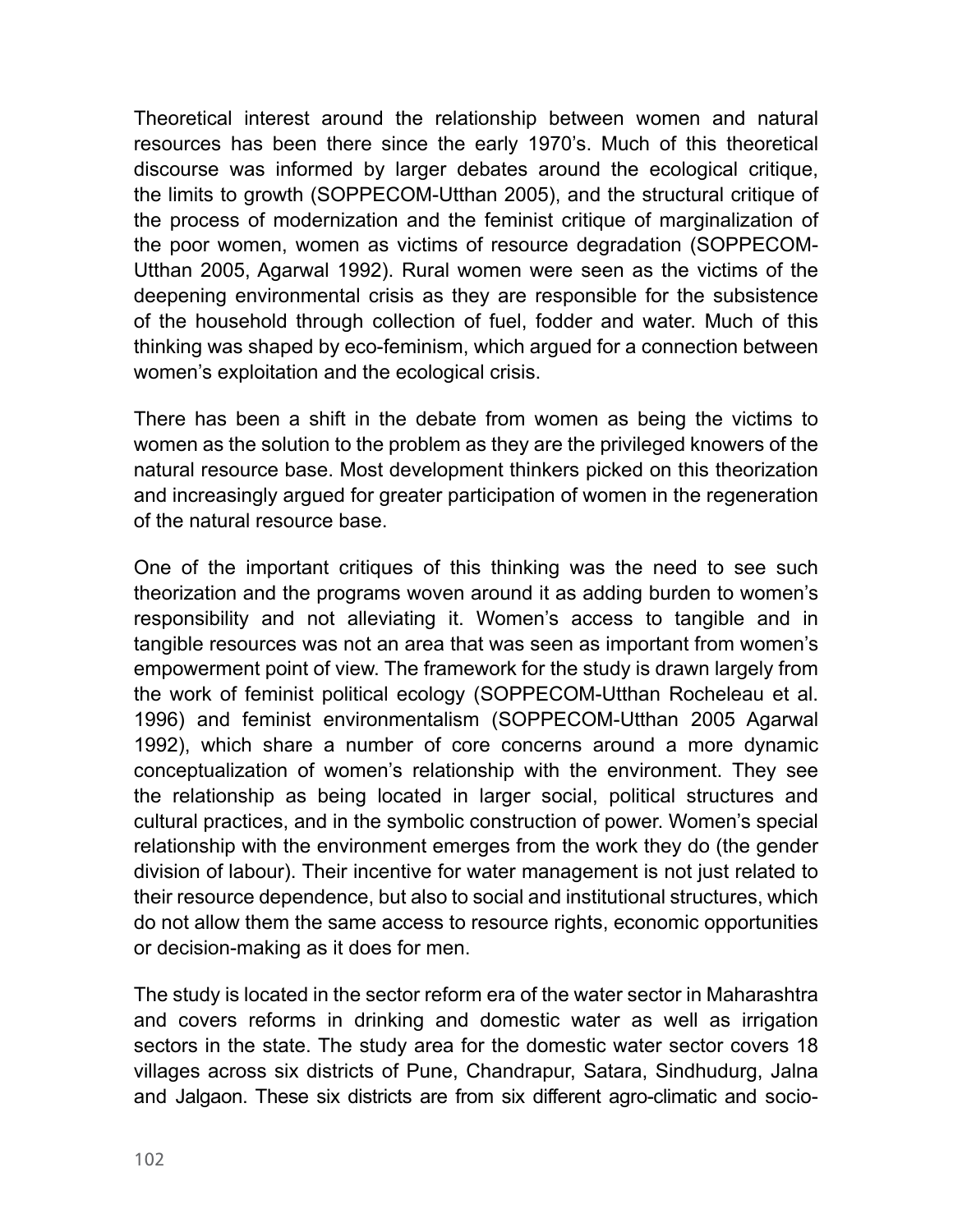econmoic zones of Maharashtra representing different water and gender contexts. For the irrigation sector seven water users associations (WUAs) are being studied in largely those that fall in western and northern Maharashtra. Most of these WUAs have been newly created under the recently Irrigation Sector Improvement Project of Maharashtra.

The paper presents some of these initial findings.

# **Domestic Water for Women and Irrigation Water for Men – The Ideological Divide**

The domestic water sector policy says a lot more about women than does the irrigation policy. In fact, domestic water falls within the welfare arena and irrigation falls in the productive sphere, so naturally women are seen as fulflling the welfare needs of the household. Irrigation on the other hand does not acknowledge the presence/role of women as farmers, although, women are actively engaged in agriculture and in irrigation. Their participation in committees however, has not been recognised, as is evident from the legislation, which allows only landowners in the command areas to become members of water user associations and women as we know are the largest property-less group.

If we look at some of the legislative elements in both these programs we fnd that the domestic water sector provides women a greater space in its design through larger membership which is 50%; independent fora in the form of a women's development committee; fnancial allocation for setting up some income generation activities in the form of the Women's Empowerment Fund and also a capacity-building program. Here we see that the policy has introduced a number of positive elements for women's participation yet we fnd little progress in terms of their participation.

The irrigation policy and legislation on the other hand is largely male dominated. Introduction of the MWRAA, MMIFSA has in fact allowed for tradeability of water and says little about equity in access to water. Here we fnd very little space for women to participate. Although, due to efforts of different organisations the MMIFSA has introduced a quota for women on the managing committee, but the policy design has completely missed the inclusion of women as members to the WUAs. Women from land holding families are as much or more involved in agriculture as their men. But lack of a land title decides who could be a member. This is a flaw in the design itself and women who share a larger work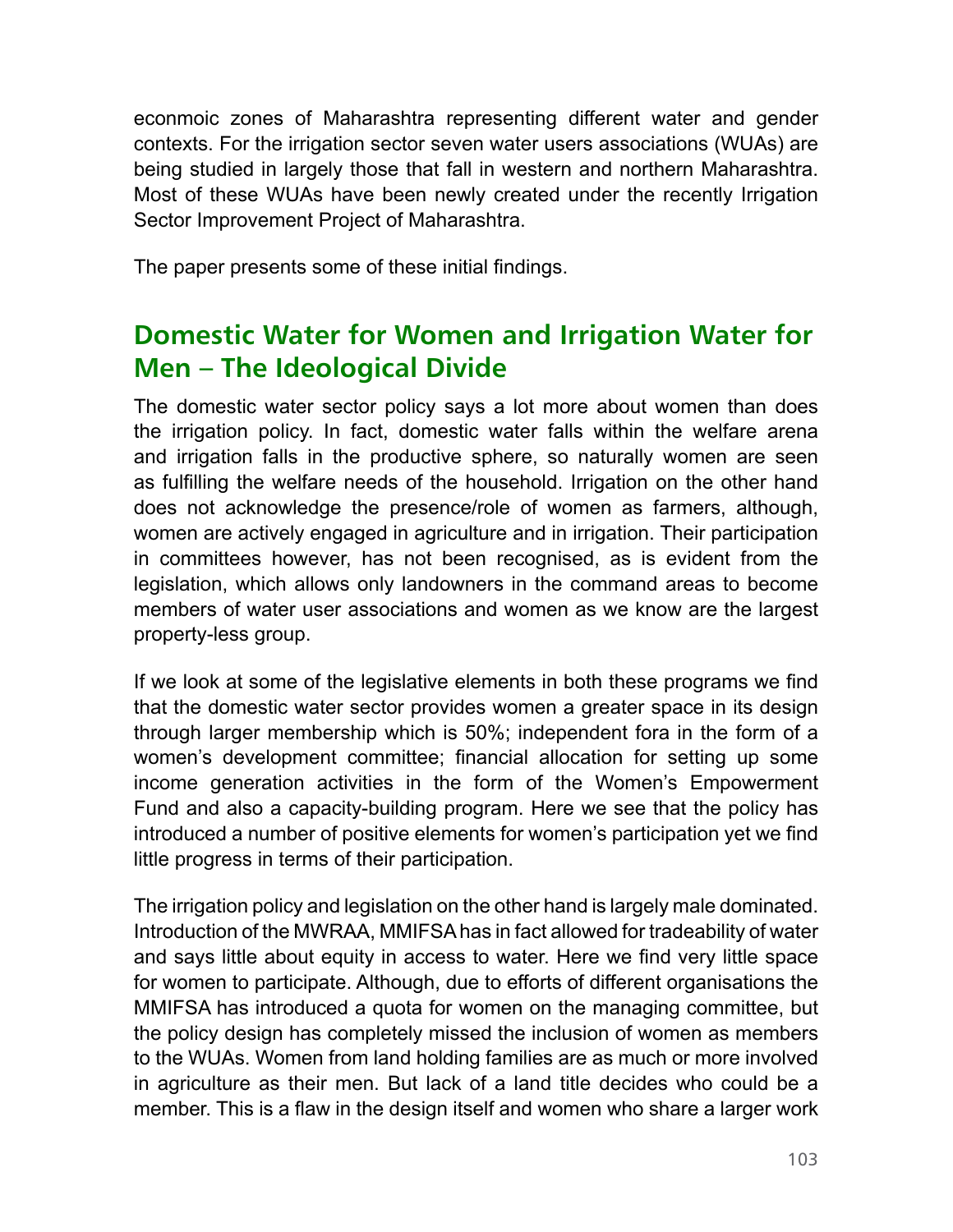burden in agriculture and have knowledge in irrigation are completely left out of the ambit. The other problem in both these legislations is related to water charges being dependent on the number of children a household has. This in a way is demeaning for the women who are rarely able to exercise any control over their reproductive rights.

Maharashtra is one of the important states in the country that has introduced sector reform process in the water in a big way. It is expected to lead the way for the reform process in the entire country through the model laws and policies launched recently supported by the World Bank. This section gives a very quick overview of the salient features of the reform process in domestic water and irrigation sub sectors.

#### **Domestic Water Sector**

The sector reform process in the domestic water sector essentially moves away from the supply driven approach followed till the mid 90's to an approach which was demand responsive, based on 'devolving' of responsibility to the PRI, leaving technological choices to the community and importantly expecting 100% O&M from the users. The reform process also emphasised importance on protection of the source as an integral part of the scheme design. Its key features include involvement of the PRIs in water supply schemes; full ownership of drinking water assets; formation of village water and sanitation committees under the *panchayat* with a third of the members being women and proportionate representation of SCs and STs community, contribution of 10% of capital cost of the project with 50% of this amount to be paid in cash; full O&M costs to be borne by the communities and an integrated approach which includes water conservation and water harvesting schemes.

Sector reforms in the drinking water and sanitation sector in the state of Maharashtra, western India, have been a long drawn process since the mideighties. In the years that followed the World Bank launched the Maharashtra Rural Water Supply and Environmental Sanitation Project (1991 to 1998) covering about 560 villages in 10 districts. All these schemes were centralized schemes but focussed on community participation especially of women in management. This was followed by Aple Pani (our water) program which was initiated in 2001 on the lines of the Swajaldahara launched at the Central level. This was followed by the Jalswarjya (self governance in water program) with support from the World Bank (over \$200 million dollars). It follows more or less the same principles of Swajaldhara, but varies in some other ways for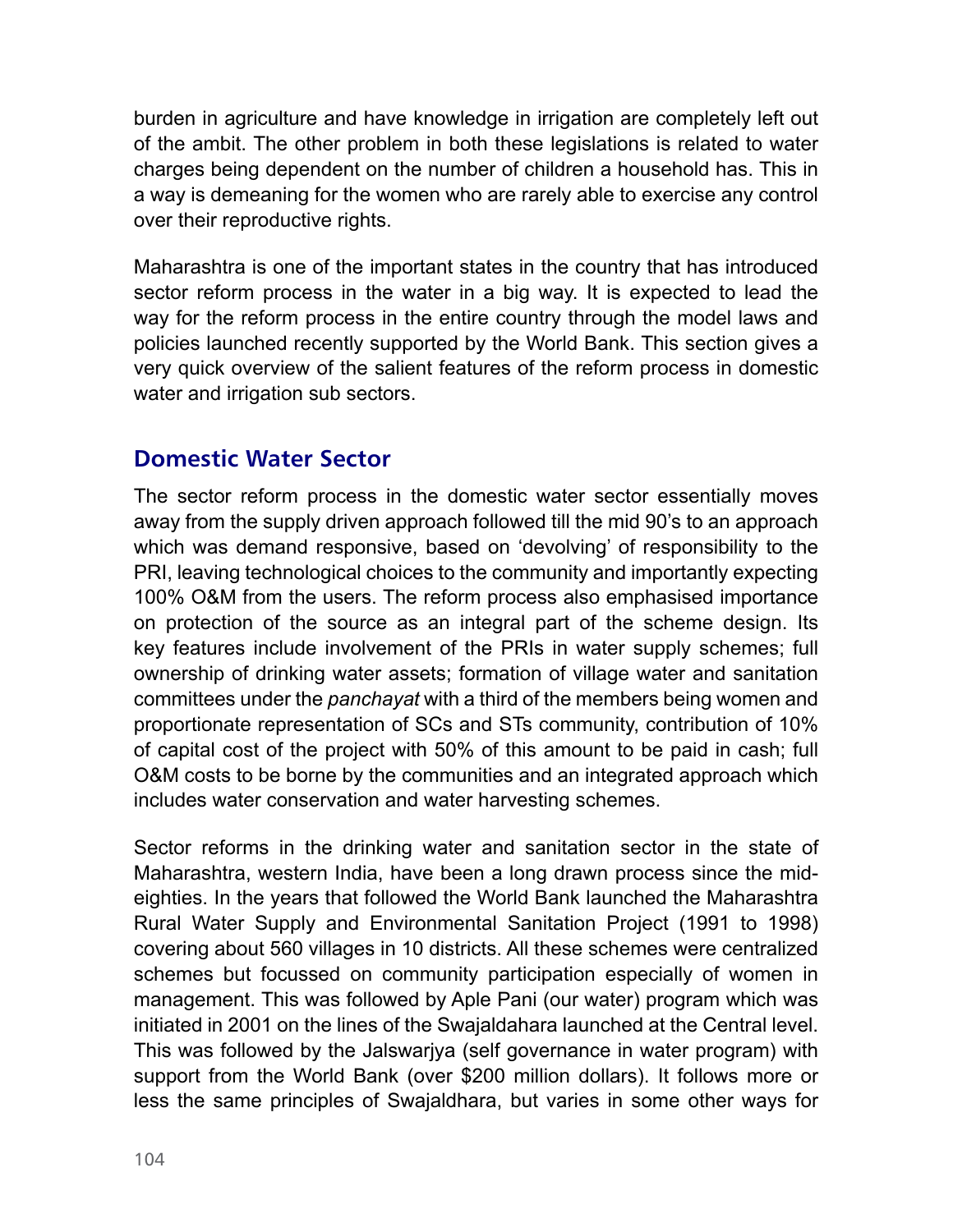eg. Maharashtra is the only state in India where the water committees are expected to have 50% elected women members as against the 33% in other states. There is also a separate committee formed for women's empowerment called the Women's Development Committee and a special fund is allocated for women's empowerment called, the Women's Empowerment Fund. *Mahila gram sabhas* (village women's assembly) are made mandatory and have to precede the general *gram sabhas<sup>2</sup>*.

Overall, the restructuring is expected to a) involve people in decision making, b) bring in women's empowerment and c) bring in source sustainability.

### **Irrigation Sector**

Of late, the issue of equity has received increased attention through the sector reform in irrigation as a national goal. The mid 90's has brought in the sector reform agenda with a whole new set of elements together popularly known as Irrigation Management Transfer (IMT) or Participatory Irrigation Management (PIM). These set of reforms are driven by the need to address the ineffcient management of the irrigation systems. The thrust, unlike in the previous decades, is on organizational and institutional reform rather than seeking solutions in irrigation technology (Zwartween, 1998).

The salient features of this reform are

- 1. Decentralized management of water through formation of water users associations (WUAs) at the lowest level referred to as the 'minor' level. Unlike the *pani samitis* of the drinking water sector these are autonomous bodies with no linkage to the PRIs. This is mainly because command areas of irrigation projects do not coincide with the administrative boundaries of the village.
- 2. Administrative allocation of water at the minor level now to be done by the users groups/associations themselves
- 3. Operation and maintenance (O&M) responsibilities also shifted from the Irrigation department to the decentralized water users associations (WUAs).

In Maharashtra these elements have now been formalized through the recent legislation titled 'Maharashtra Management of Irrigation Systems by Farmers

<sup>2.</sup> Village assembly to discuss development issues in the village.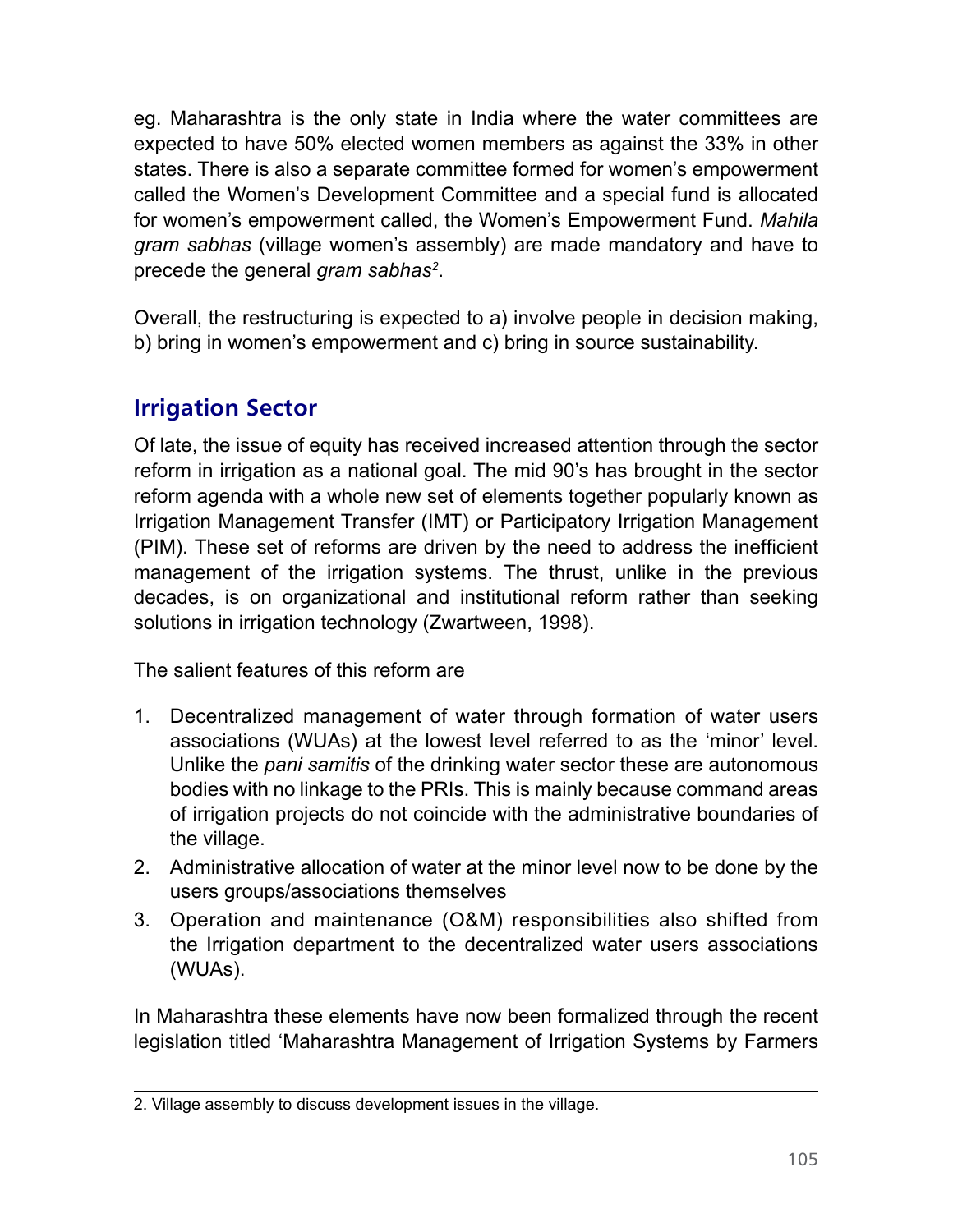Act 2005 (MMISFA). Prior to this legislation, the state had encouraged voluntary efforts to register WUAs under the Co-operative Societies Act. But this was not a mandatory requirement yet several WUAs got formed thanks to the efforts of a few NGOs and farmer groups in Maharashtra. The new legislation comes along with a loan package from the World Bank for irrigation sector reforms (2005) under the aegis Maharashtra Water Sector Improvement Project (MWSIP). In order to operationalise the sector reform state government has created a regulatory authority for water, which is called Maharashtra Water Resources Regulatory Authority Act (MWRRA). Apparently, both MMISFA and MWSIP talk about women. The MMISFA in its rules allows for three women members of WUAs to be appointed on the managing committees and one term in every two years would have a woman as the president of the WUA. According to the MWSIP specifc gender strategy (which has not been outlined in the document) has to be prepared in order to ensure active participation of women and to ensure access to project benefts at par with others (World Bank 2005). The MWRRA states in the act that water charges for those beneficiaries having more than two children would be 1.5 times higher.

Unlike Jalswarajya, the MWSIP is silent on women's participation. The terms of women's participation are not clearly spelt, membership is restricted to landowning men and women and therefore representation to decision making committees too is restricted to them. For effective implementation of the sector reforms project, the government has also introduced a new set of policies and legislation.

To sum up, it may be noted that institutional and economic reform is at the centre of the sector reform agenda. Decentralisation, pricing and cost recovery and efficiency therefore become important measures for this reform.

### **The Impacts: Some Initial Observations**

As noted in the previous section, reform in the water sector has been packaged along with economic reforms as well. We therefore need to analyse the combined effect of these on the gender question. The impacts will have to be assessed in two ways: a) those that are dis/empowering to women themselves as a result of participation in the water program (eg. membership to water related institutions, improved access to water) which may or may not beneft the water program as understood in its current paradigm and b) those with bearing on the larger inequities as a result of female subordination such as changing power relations between men and women at home and outside. The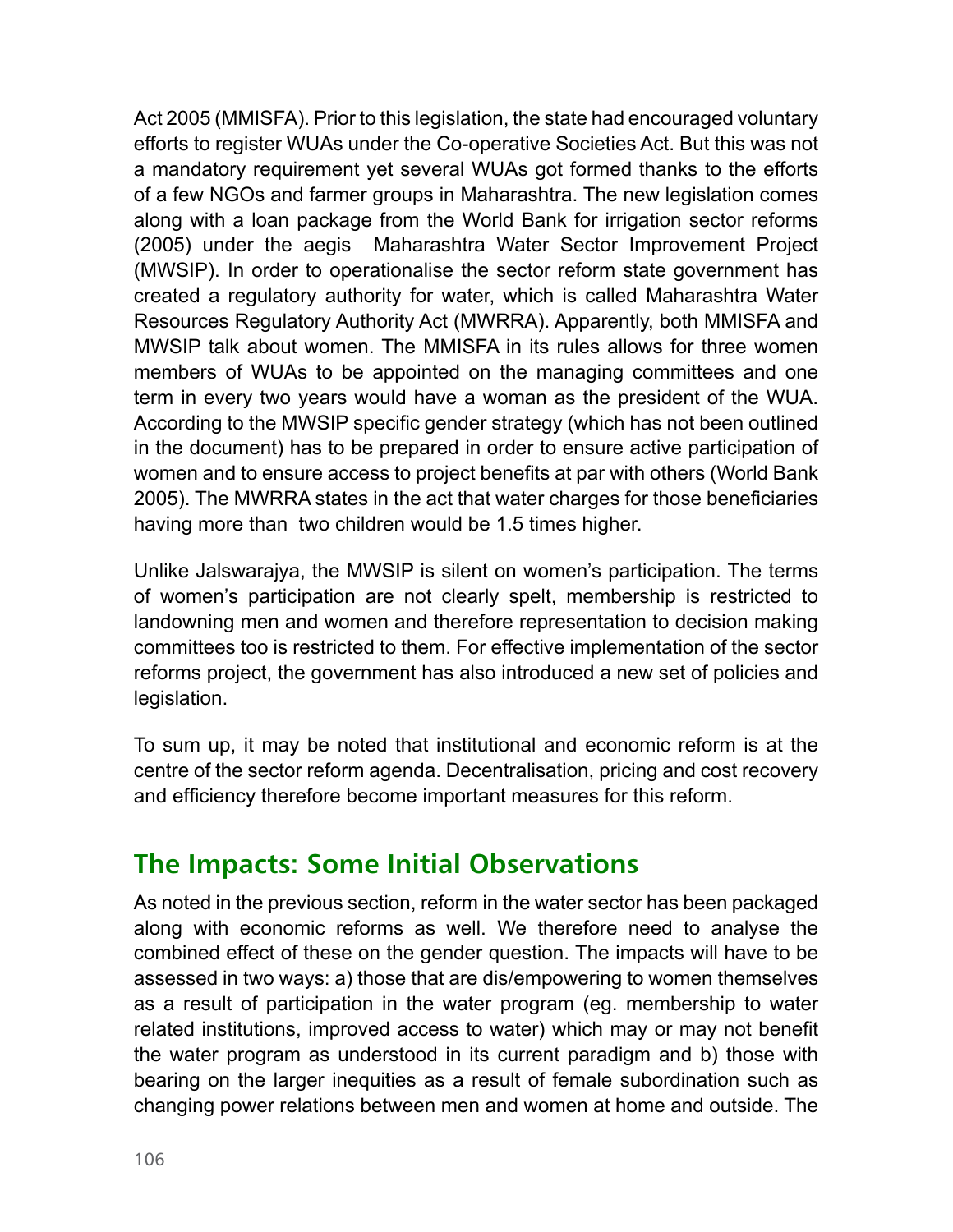second kind of impact is difficult to assess in short term studies, but the two are interrelated in a way that can either challenge the present patriarchal order or can remphasise it. This impact analysis will try to see what potential the policy and the program holds for challenging the patriarchal order although it may not be so explicit at this stage.

The impacts have been captured on the following aspects:

- organization of labour;
- control over resources:
- membership to water related institutions/presence in the public sphere;
- participation in decision-making processes;
- **●** changing power relations in the different arenas like family, state, community and market;

#### **Organization of Labour**

The field observations indicated that whereas gender division of work in the water sector has remained unchanged, there has been some reduction in the time spent by women on the various water related activities. This was observed in 3 out of 18 villages where the two schemes viz; Jalswarajya and Aple Pani have been fully implemented, and tap water was available, though on an erratic basis. In these completed villages, women's access to water had considerably improved and water was at their doorstep. This seems to have generated positive impact on women's health owing a) reduced drudgery; and b) improved quality of water.

The reform process also introduced other forms of work for women. Women's participation is central to the effective functioning of the program. Their participation in leading the campaigns to collect capital contributions, operation and maintenance is seen as critical. Their voluntary labour is sought to lead campaigns for total sanitation work. Although this has opened up new spaces for women in public domain, their participation here is a mere extension of their work at home, which is again voluntary and unpaid. Women's voluntary spirit is invoked and the time spared from water collection is largely to be put in this kind of work at least for some women. This is to increase the efficiency of the scheme implementation.

As against this in the irrigation sector we see that women's participation is silenced out as it cannot lead to efficiency or improvement in the larger program. Whereas women are engaged in agricultural operations and also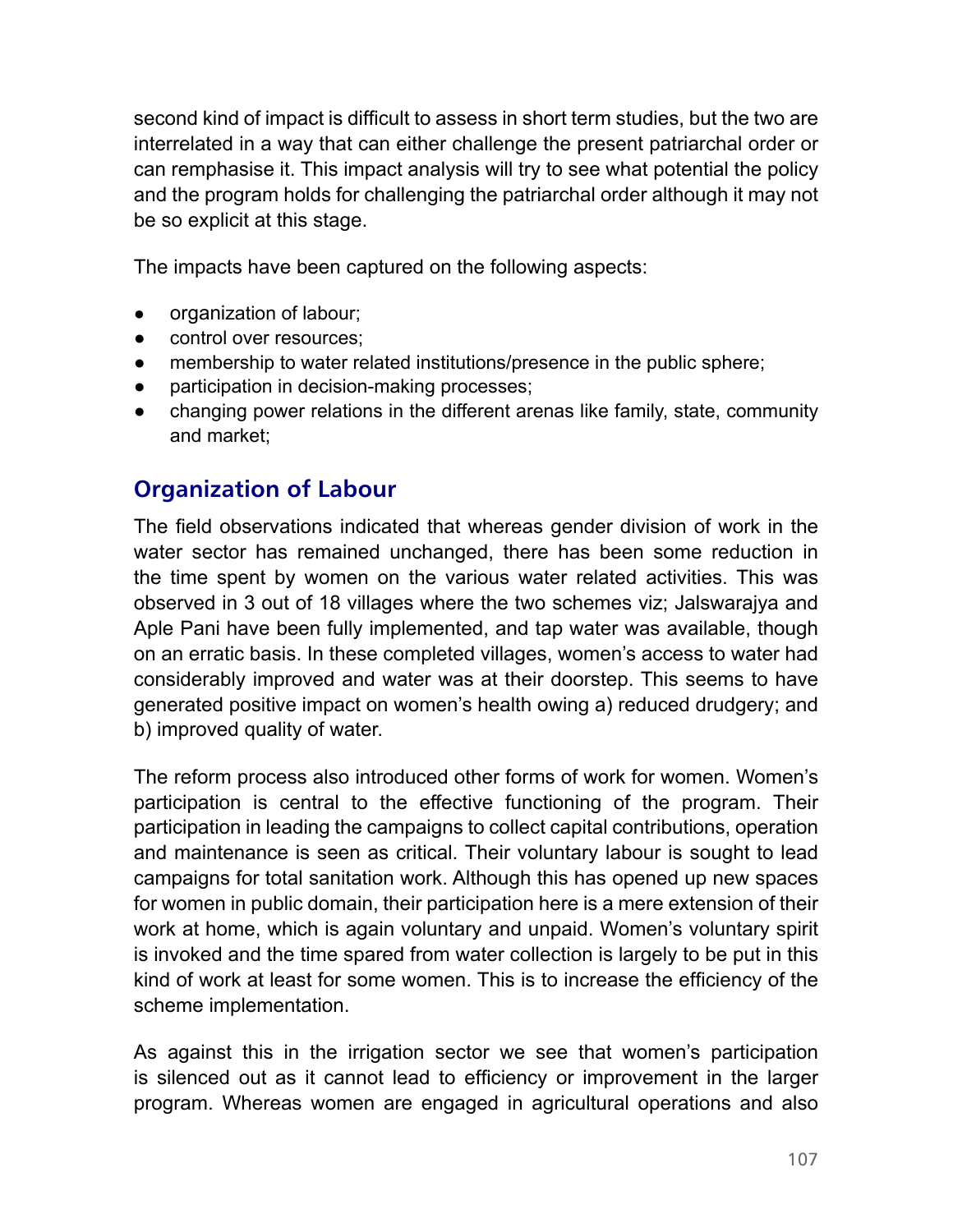in activities related to irrigation, we hardly come across women either owning land or being members of the WUAs. The experience of women in managing committees is too recent and hence we have not been able to understand the ramifcations of this on women's time in the Maharashtra context. Examples show that improved productivity leads to increased work burden for women. Given that the domestic responsibilities, including caring and rearing roles, of women remain unchanged increased productivity through irrigation implies increased work burden without any substantial gains to them (SOPPECOM 2004, Vasavada 2005, Zwartween 1998).

#### **Control Over Resources**

Women's access to water is restricted by their ownership and control over land. Of the 39 WUAs covered under the study women's land ownership was limited only to 10 per cent. In most cases passing on the ownership to women was mainly on account of preventing the family's land from being taken away under the Land Ceiling Act. Water rights that come along with the ownership of land has not really changed women's status within or outside the family. Access to markets, credit and social relationships are still very much controlled by the men of the household. A legal title to land nevertheless offers women economic security in the event of a breakdown of the marital relationship. Control over resources thus seem to hold the potential to challenge patriarchy if of course women's capacities can be built and their social political and economic networks can be expanded.

#### **Membership in Water Institutions**

WUA, which until recently was to be registered as a co-operative society with the new legislation, would be registered under a new Act. Like entitlements, membership continues to be with those who own land in the designated command areas. If women own land in these commands they become members or else they remain outside the WUA. This not only excludes landless women but also women who come from landowning families and who may hold a stake in lands that would be irrigated. In terms of the impact of membership to WUAs, the women we spoke to were not even aware that they were members. They were glad that we went to interview them because of which they became aware of their public roles. This also shows that quotas mean nothing unless a very favourable environment is created for women to participate meaningfully.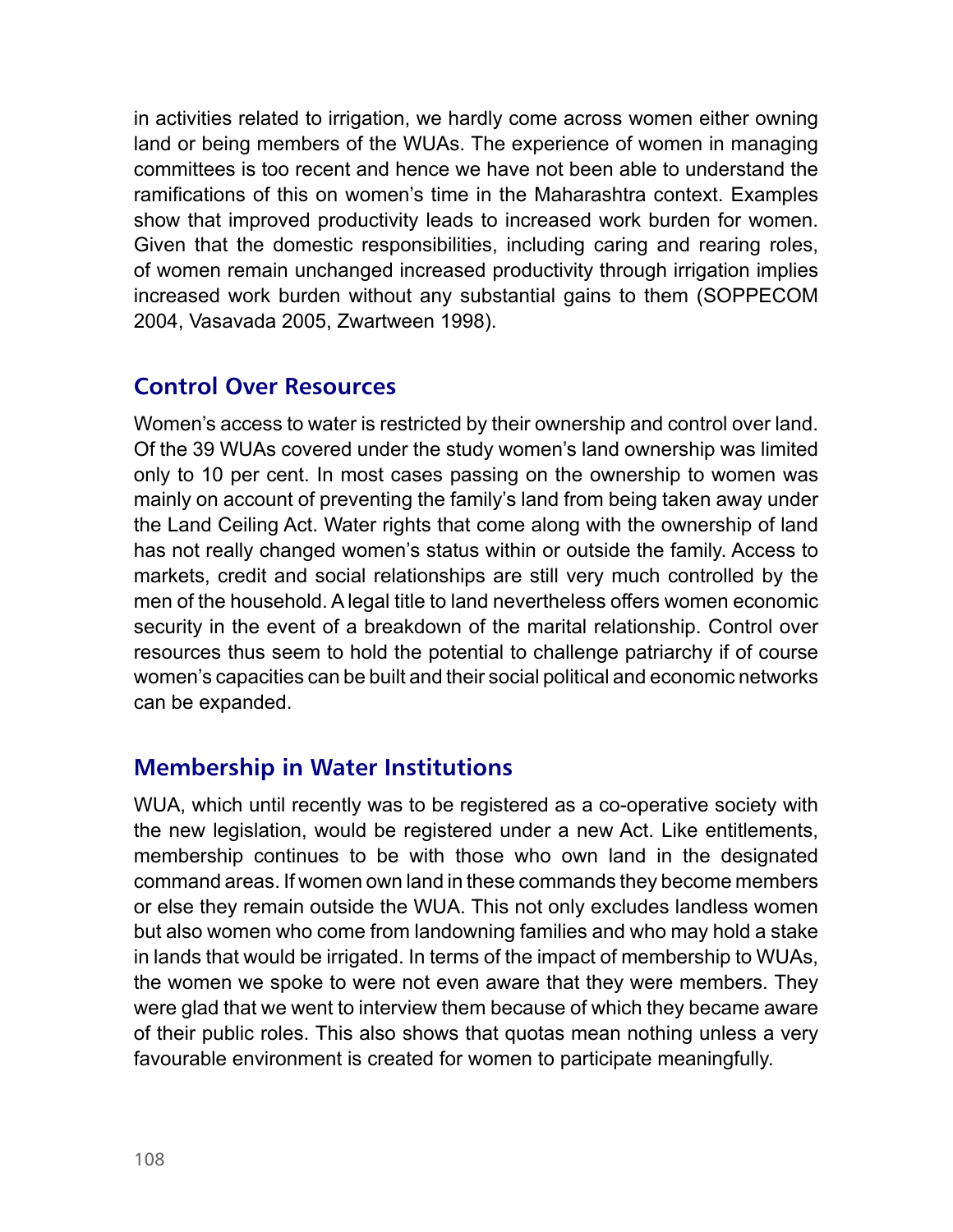In domestic water, the situation is qualitatively different because of the proactive efforts for ensuring their involvement in management of drinking water. Hence, women were already aware of their membership in committees, etc., and also came out to occupy the space in the public domain. This indeed is a positive step. Mobility of women however, varied across different districts and across class and caste, and was also influenced by the prior experience. The new space created for women thus holds some transformatory potential that possibly, may lead to empowerment.

#### **Decision-Making Processes**

Decision-making can be broadly defned as who has access to the rule making process, defning goals and having the capacity to pursue the goals. Within this also we need to understand what are the different levels of decision making and how are they organized. For example, transfer of rights to management to WUAs by the government can be interpreted as a very democratic step. Nevertheless, in reality the key rules pertaining to allocations, entitlements and arbitration are set by the state and it is only the implementation that is handed over to the WUAs. This suggests a clear hierarchy between the state and the communities. A similar phenomenon is also observed in relations among different social groups and between men and women.

In the WUA we do not see women at all. Although they hold positions in the managing committee as per the new rule, they are not aware of their roles or have no knowledge of their membership either and therefore cannot participate in the decision making. In the domestic sphere these women are seen taking what can be called as the smaller decisions for e.g. what food to cook, how the money allocated for domestic expenses be spent on the agreed items, supervising women's work on the field, etc. However, the more important decisions of who would go to the market to sell the goods, who would decide how fnancial allocations have to be made in the house, or who would participate in the key meetings of the WUAs are all taken by the men. So in a sense the decisions of consequence are taken by men while women are to remain happy with other kinds of decisions which do not necessarily threaten the existing social order or for that matter effect change.

Women seem to be quite complacent about their subordinate status in decision making processes. Selection process of these committees is arbitrary. Women who have either been active in the past, and "who have proved their mettle" in a very conventional sense of being a good wife, mother and daughter and yet have been able to function in the public sphere is preferred and selected.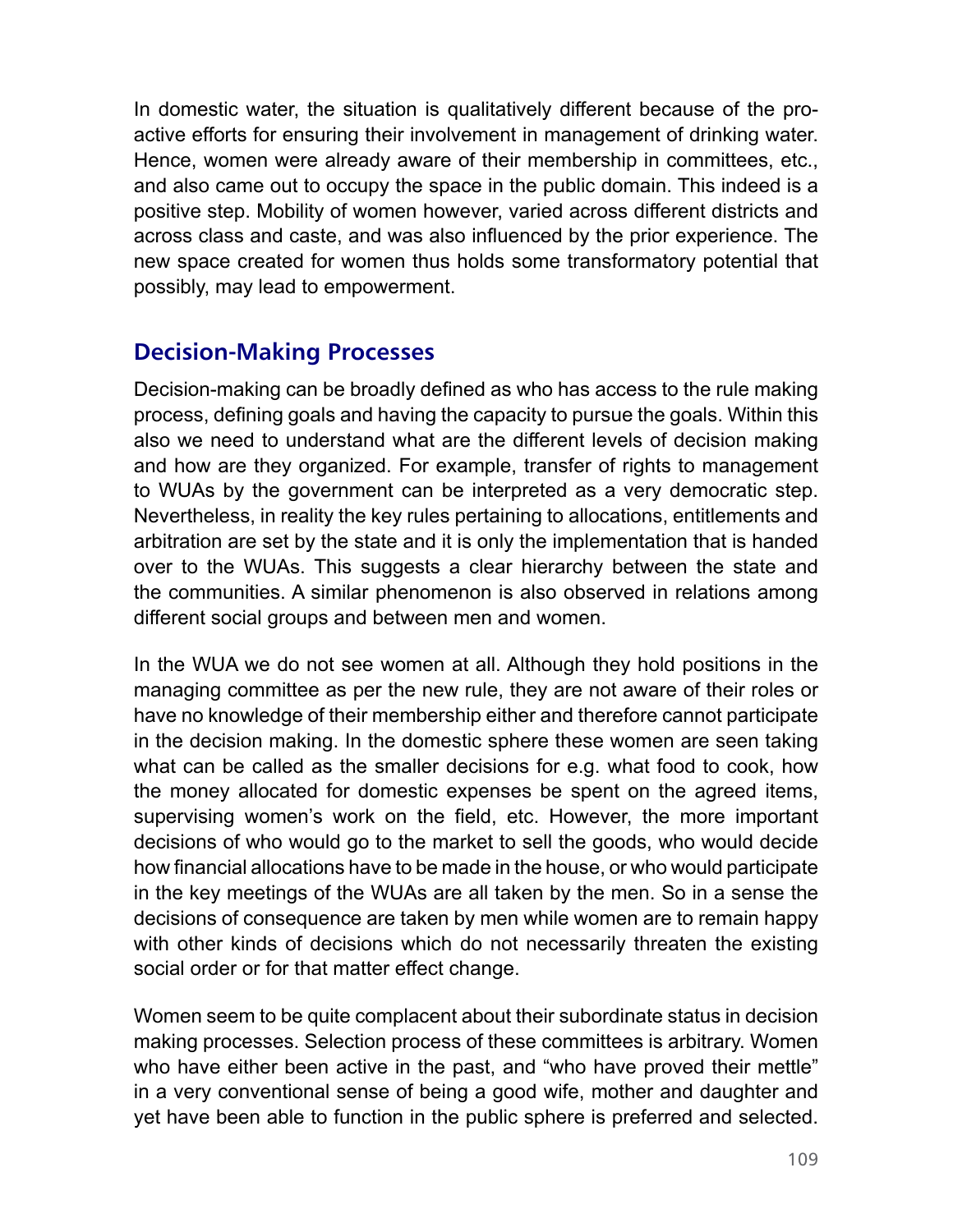If such women are not available then the selection is made on the basis of the family links ie, wife or daughter- in-law of those who hold significant influence in the community.

#### **Participation**

Participation should be measured on the basis of where the women began from. Mere presence in public meetings can also be considered an empowering measure for those women who had not stepped out of their houses, but that cannot be an empowerment measure for those who have been there in the public sphere for long. In Pune district, coming for meetings cannot be considered as empowering as making a difference to decision making. There are of course differences across the districts. Only 2–3 per cent of the woman who were interviewed revealed that their participation made a signifcant change in the way the programs were being designed or implemented.

It was observed that women from different castes have been brought onto the committees but what has been ignored is that there is a class within a caste as well. Poor women within different caste categories are not able to participate in the meetings as there is a severe economic constraint to do so. An issue that needs further enquiry is whether women's participation in the meetings is at the cost of their health and time. In Jalswarajya for example, women said that they had traded their saved time from drawing water with increased time spent in meetings and campaigns. Not all women necessarily complained about this as they had also gained a public presence. As a result of this, they had got an opportunity to come together and discuss some new things. But women from poorer households and scheduled caste households said that this was draining them as they had to miss their daily wages and therefore preferred to stay out of these meetings.

Women's participation in WAUs was completely missing and were eager to know more from us. They also voiced their concerns in terms of the location, timing and the culture of the meetings. Some of them suggested that the meetings should be convened in schools or at someone's residence, and also that separate meetings for women should be organized so that they can participate effectively.

Women indicated formal structures as barriers to their participation (Agarwal 1994; Loes Schenk-Sandbergen 2004). Should this mean that the formal institutions be done away with or does the culture of those networks to be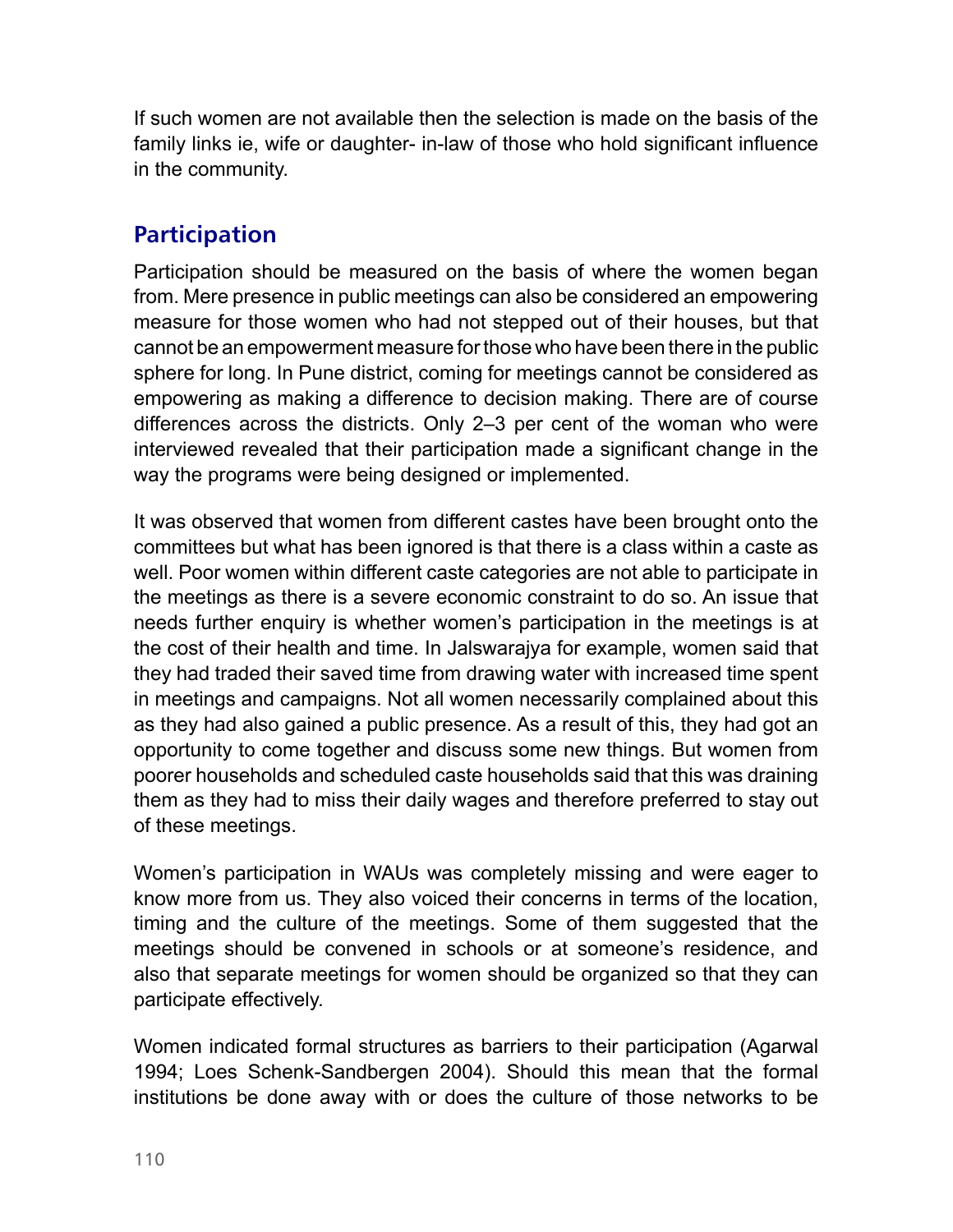changed? Recognizing the importance of women's informal channels of negotiating their claims in decision making and participation, it is imperative that the formal institutions should also start addressing the issues of gender inequity and gender division of work, both in domestic as well as public spheres. Perhaps the formal committees should also go beyond their role of managing of water and address issues of how and who spends time on collection and utilisation of domestic water.

# **Final Comments**

The fndings show that water policy and its gender component is shaped by the current roles that women engage in and does not tread out of that framework. In that sense the state has clearly laid out its framework of not questioning the existing system. However, while doing so it has also created some spaces which need to be used innovatively. For example representation of women, introduction of *mahila gram sabhas*, etc., which can be turned into opportunities for challenging inequities. The space to be found here is to actively get involved in building capacities of these women to question and challenge the dominant frameworks. They need the physical and mental space to think and reflect and ask a set of questions that are often taken as part of the traditional customs and beliefs, which go unquestioned. In the studies around women's participation in PRIs the role and influence of traditional authorities has seen to be a major constraining factor (Kripa Ananth Pur 2004 cited in Mukhopadhyay 2005).

Women's acceptance of their status and therefore their secondary claims on all the productive resources at the household level is well known. This voice often gets interpreted as reflecting women's choice of remaining secondary. It is also a reminder that choice is often restricted by the presence power relations.The gaining of a social sanction is an important area that women see as a space, which otherwise may imply patriarchy reasserting itself.

Women's voices varied across the different areas that we visited, some where women did make very overt protests and some where women negotiated and had their way but in others where women basically believed that unequal relationship has to be accepted and not to be seen as an injustice. Obviously interpretation of these voices is a complex process and there is a thin margin between what women really believe and what they say they believe. These perceptions would not change unless there are options that these women could be made to see as real possibilities within their lived experiences. It is here that one could see a critical role for the women's movements/groups/